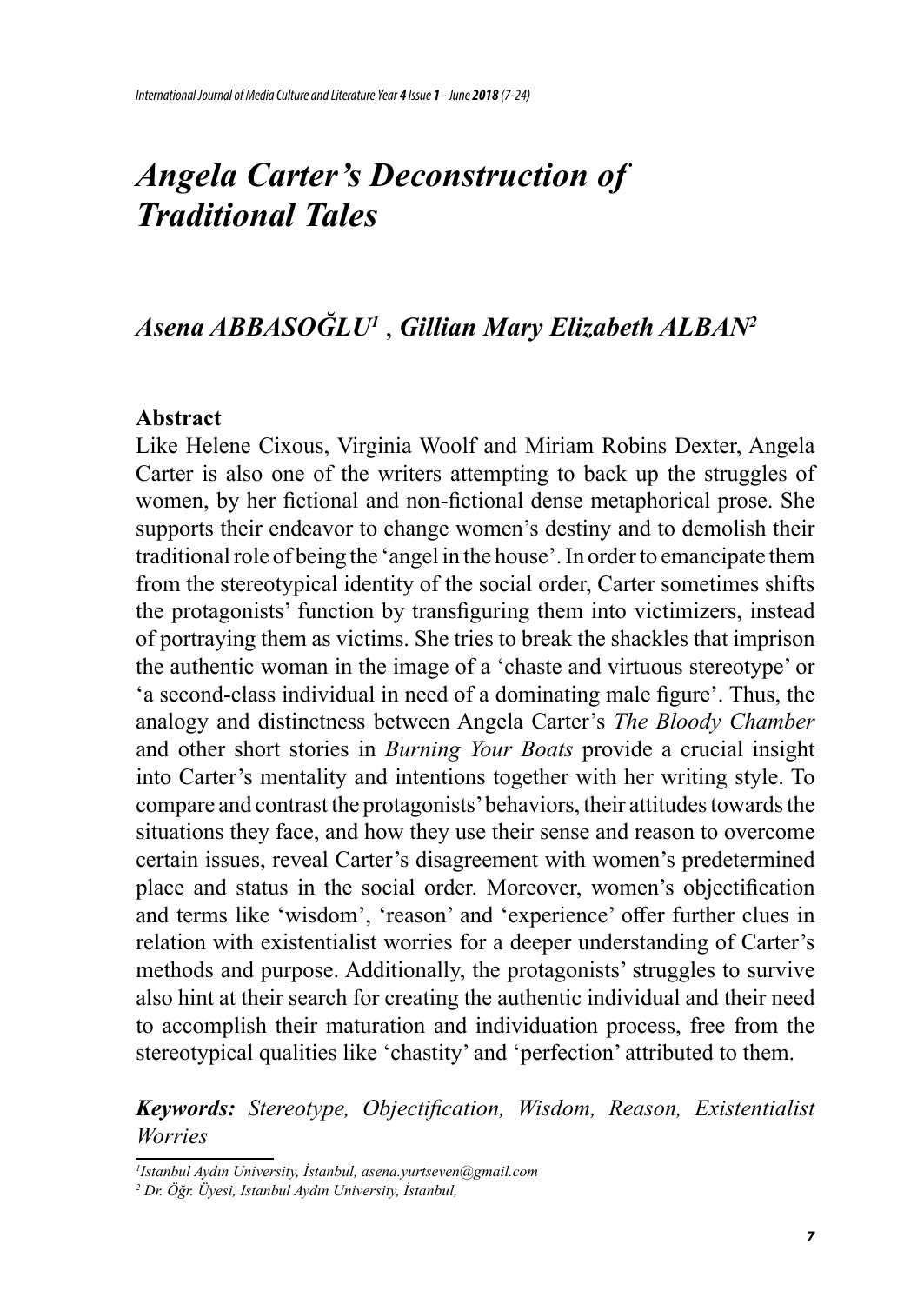### **Angela Carter'in Geleneksel Masallari Dekonstrüksyonu**

# **Öz**

Helene Cixous, Virginia Woolf ve Miriam Robins Dexter gibi, Angela Carter da kadınların mücadelelerini ve kaderlerini değiştirmek için ve geleneksel 'evdeki melek' olma durumlarını yıkmak için verdikleri çabaları kurgusal ve kurgusal olmayan yoğun metaforik yazılarıyla desteklemeyi amaçlayan yazarlardan biridir. Carter sosyal düzenin basmakalıp kimliğinden kurtarmak için hikaye kahramanlarının rollerini onları her zaman 'kurban edilen' olarak tasvir etmek yerine bazen de 'kurban eden'e dönüştürür. Özgün kadını 'iffetli ve erdemli bir stereotip' ya da 'dominant bir erkek figürüne ihtiyaç duyan ikinci sınıf birey' imgesine hapseden zincirleri kırmayı dener. Angela Carter'ın *Burning Your Boats*taki *The Bloody Chamber ve diğer* kısa hikayelerinin benzerlikleri ve farkları yazı stiliyle birlikte onun düşünce yapısına ve hedeflerine önemli bir ışık tutmaktadır. Hikaye kahramanlarının belirli durumlara karşı gösterdikleri davranış ve tutumlarının birbirleriyle karşılaştırması ve bazı problemlerin üstesinden gelmek için algılarını, mantık ve zekalarını nasıl kullandıkları Carter'ın kadının sosyal düzendeki yer ve durumuyla uzlaşmazlığını ortaya koymaktadır. Buna ek olarak kadının nesneleştirilmesi ve 'bilgelik', 'akıl yürütme' ve 'deneyim' gibi terimler, varoluşsal endişelerle birlikte Carter'ın metotları ve amacına dair daha detaylı ipuçları sunmaktadır. Ayrıca kahramanların hayatta kalma mücadeleleri, onların özgün bireyi yaratma, kendilerine atfedilmiş 'iffetlilik' ve 'mükemmellik' gibi basmakalıp özelliklerden kurtulmuş, olgunlaşma ve bireyselleşme sürecini tamamlama ihtiyaçlarına bir göndermedir.

*Anahtar Kelimeler: Basmakalıp, Nesneleşme, Bilgelik, Akıl Yürütme, Varoluşsal Endişeler*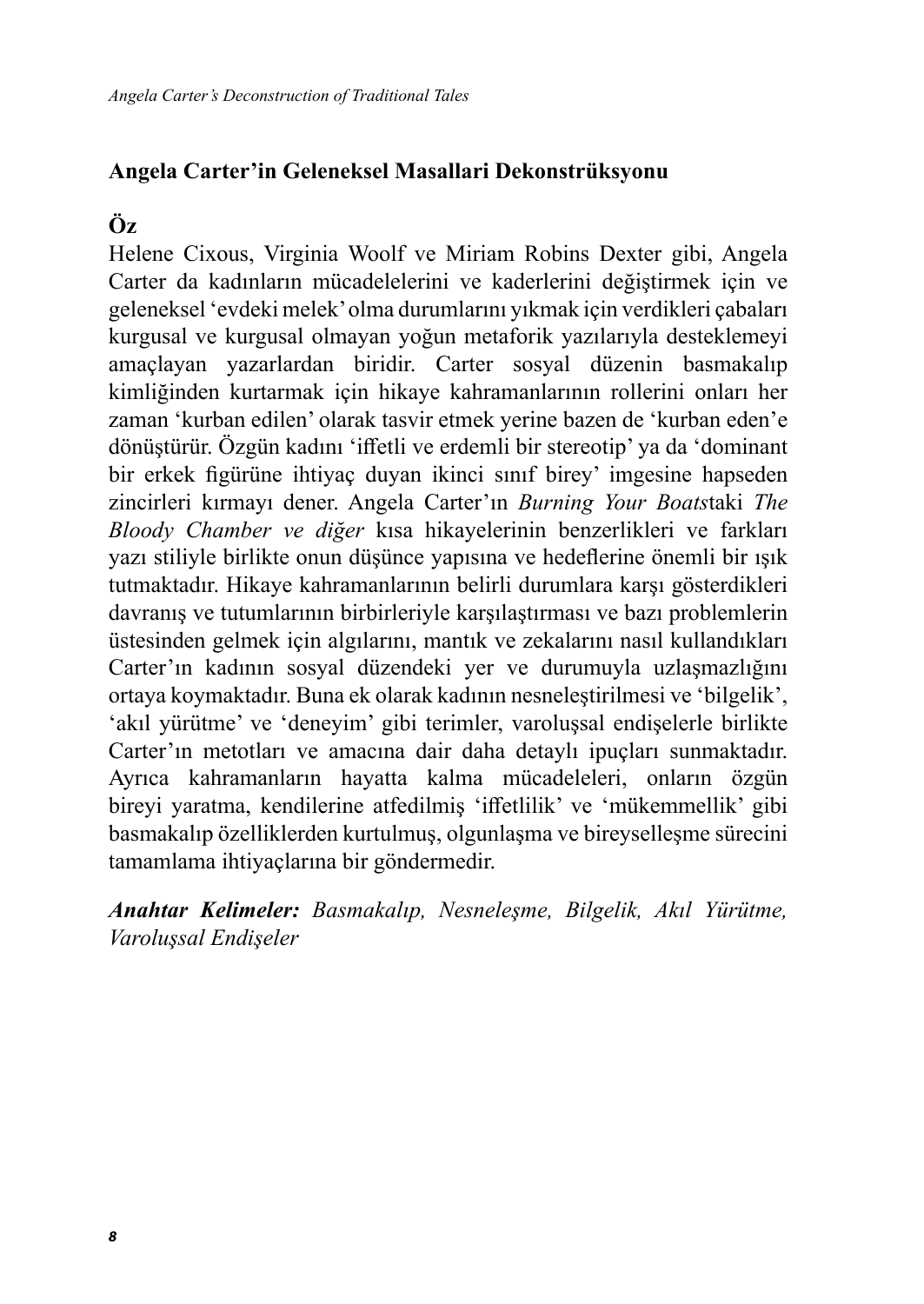# **Introduction**

In most of her works Angela Carter draws attention to the patriarchal society and the imposed norms and values over women by using a radical, acentric and gothic style and depicting the setting, hero and heroines' outlook and emotions in detail to arouse curiosity and awareness. According to Seago, Carter identifies her own style through these statements: "most intellectual development depends upon new readings of old texts. I am all for putting new wine in old bottles, especially if the pressure of the new wine makes the old bottles explode" (Seago, 1999). Thus, she clarifies her intention by defending and justifying the reasons for re-writing the old texts in order to reveal their function in the social order. She draws attention to the repressive functions of these old tales that attempt to create patterned behaviors and stereotypes and the metamorphosis of female identity rejecting the old boundaries and repression. Thus, the expression of "making the old bottles explode" is a very stunning expression indeed, revealing her genuine purpose of encouraging women to destroy their boundaries and establish new, authentic and more powerful identities. According to Farmisono, this struggle is against the degrading representation of women in the social order (Farmisano, 2010). Carter criticizes women's traditional role and the stereotypical women, sometimes by mocking, sometimes by empowering them exaggeratingly. Farmisano refers to Anna Catasavos's interview with Angela Carter in which Carter points at the negative representation of women, the imperfect role that doesn't please or glorify them. She adds her opinions stating that through fairy tales, Carter aims to encourage women to rise up and fight against negative images, oppression and claim their equality (Farmisano, 2010). Additionally, according to Jan Susina, Carter aimed to give a new life and meaning to the original tales in order to change their structure and original characters (Susina, 2001).

#### **Masculinist Representation and Contradictory Images**

In Carter's short stories, various contradictions such as beauty and beast, rich and poor, experienced and inexperienced, rational and irrational and victim and victimizer are employed simultaneously. Many of her stories refer to fairy tales like *Bluebeard, Little Red Riding Hood,* and *Beauty and The Beast,* which are in fact the deconstruction of these tales. In most of her tales, the heroines don't have their economic freedom and experience, sometimes they lack reason or wisdom, and thus usually become victims. In *The Snow Child* for instance, the Wife of the Count is jealous of the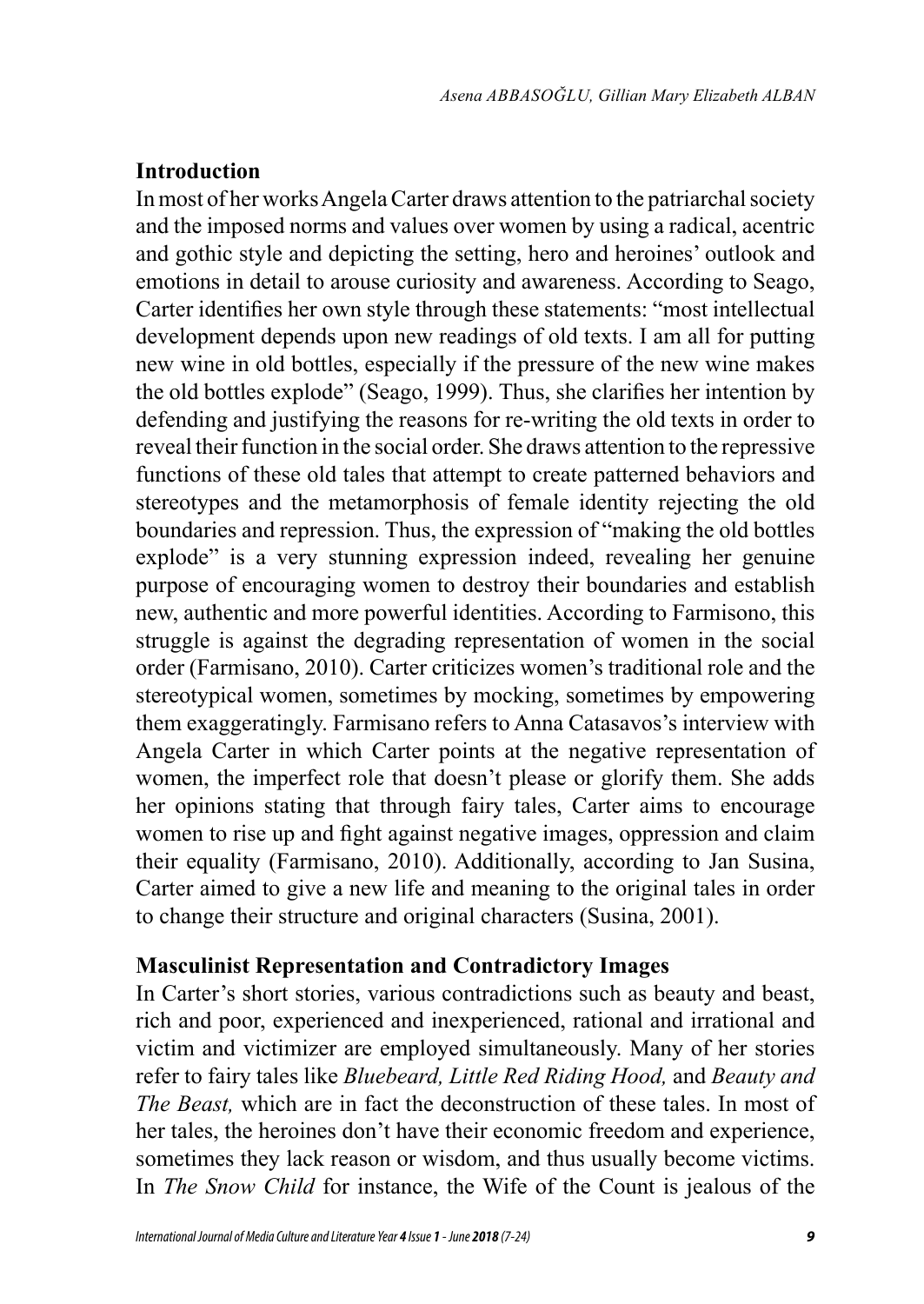young, innocent and beautiful virgin, the Snow Child, who represents the Count's libidinal instincts and desires together with the criteria of the collective male fantasy. The Countess is afraid of losing her husband which means losing the wealth and power he offers. But despite her beauty and youth, as the Snow Child lacks wisdom, reason and experience, she loses the battle against the Countess since she fights through the agency of her intelligence. This story aims to emphasize the superiority of experience, wisdom and reason over pure beauty and inexperience. In the *Courtship of Mr. Lyon, The Tiger's Bride* and *The Bloody Chamber*, we encounter the typical economically powerful male figure together with the heroine's objectification. Mr. Lyon, the Marquis and Milord are all powerful and wealthy landlords who have big manors, but the families of the heroines are poor and receive help from them. This is a satirical reference to the society's stereotypical model of the ideal male figure of the high ranks that we come across in many literary works as well as in real life. But again, we witness the protagonists' empowerment by turning a tragic case into a beneficial situation by employing reason.

According to Patricia Brooke; Carter's style of narrative is sometimes troubling because on one hand she works against the masculinist representation of women and on the other hand, she reinforces it through its representation (Brooke, 2004). This occurs in *The Lady of the House of Love* where the Countess is the heiress of the vast domains and the only ruler of the haunted village and the surrounding forest, who victimizes the opposite sex. Hence, it is obviously seen that the female figure is sometimes empowered by dominant male features. Even though violent manners mostly relate with male conduct, the way the heroine leads the men to her bedroom to accomplish her purpose is also another evidence for a stereotypical man feature carved into the female identity of the heroine. The masculinist qualities of the Countess are a reference to Carter's disagreement with the patriarchal myths and her opposition to the established stereotypes for maintaining the social order. In *The Bloody Chamber*, there is again a masculinist representation of a mother figure empowered through male qualities, depicted as a warrior to save her daughter in a heroic way.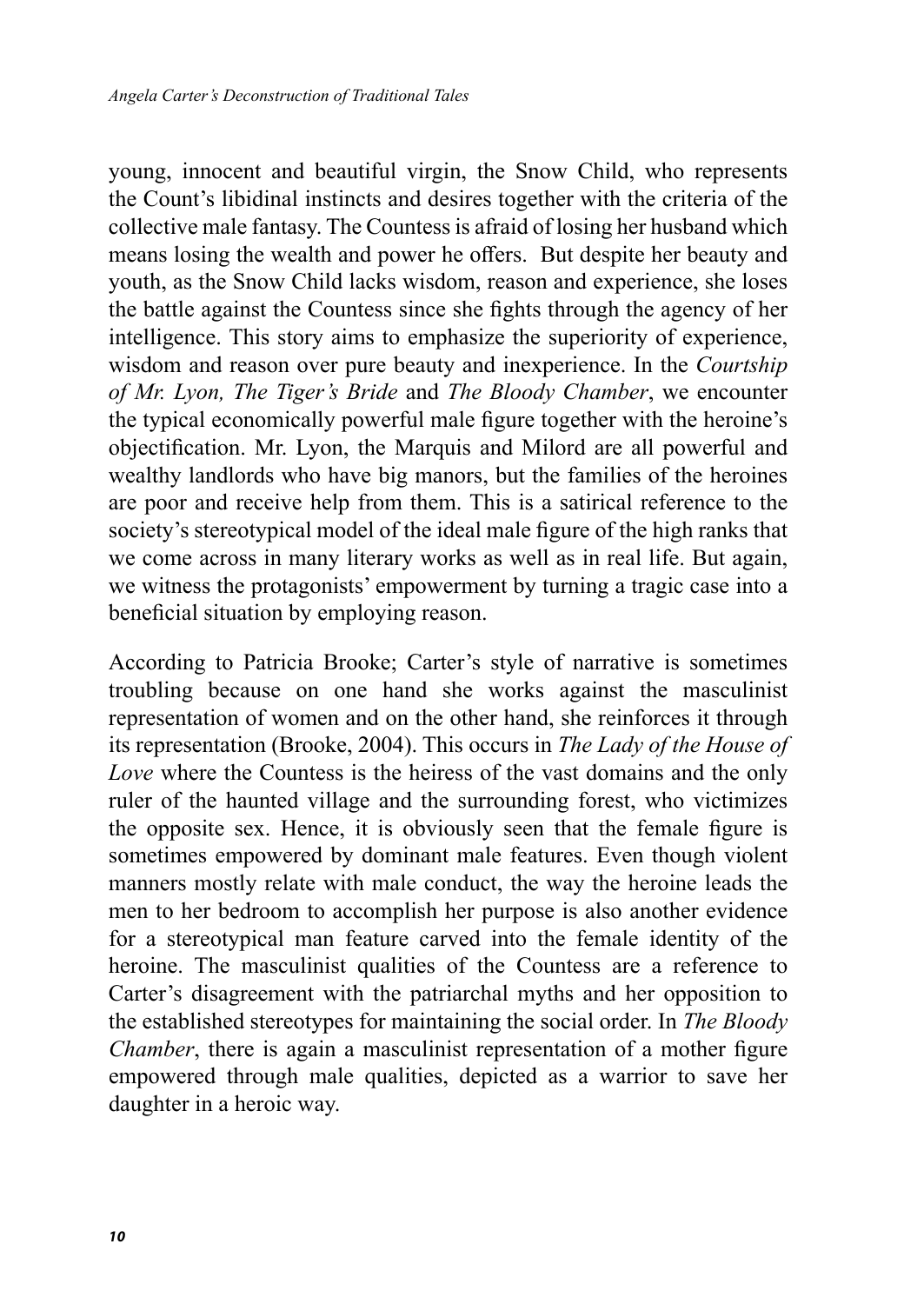You never saw such a wild thing as my mother, her hat seized back by the winds and blown out to see so that her hair was her white mane, her black lisle leg exposed to the thigh, her skirts tucked round her waist, one hand on the reins of the revolver and, behind her, the breaks of the savage, indifferent sea, like witnesses of a furious justice (Carter, 1996, 142).

Hair as mane association empowers the mother protagonist with a reference to male lions that have a mane to attract the opposite sex. The gun she grasps is also an attribute of male power and sovereignty together with the way she rides and controls her horse. Hence, the heroic way the mother rescues her daughter is another blending of the male behavior with female conduct, empowering her through the features of the opposite sex over and over again.

The element of white snow that represents innocence, purity and hardship can also be associated with "concealing or deceiving" as it hides the true shapes and forms (Anderson, 2017). In many of Carter's short stories, it is frequently noticed as a symbol that can also be associated with 'inexperience' and 'lacking wisdom' together with a hint at the deceiving and threatening sides of the antagonists. In the first line of *The Snow Child,* winter is depicted as invincible and immaculate, immaculate just like the Snow Child. She symbolizes the ideal female beauty with white skin, red lips, black hair, youth, innocence and virginity. This female figure of the Count's imagination is in fact identical to those fantasies of many men, and it is associated with the predetermined and imposed aesthetic conceptions. Interestingly, the Snow Child never utters a single word, but the Count makes all the decisions for her. Her muteness also associates with the usual complaints men make about women's scolding, to emphasize what an ideal figure she is for manly desires. Her inability to express herself is also a hint at her failure in establishing her identity and accomplishing her individuation process. When the Countess asks the Snow Child to give the gloves she has dropped, the Count answers: "I'll buy you new gloves" (Carter, 1996, 193) which emphasizes his authority and dominance. The Countess has more demands from the girl which the Count rejects, except the final one. As her wishes are declined, she slowly becomes more and more naked, thus, less powerful, turning the furred and booted Snow Child into a mightier figure (Carter, 1996, 193). She sees the girl as a rival, threatening her position and power that is sourced from her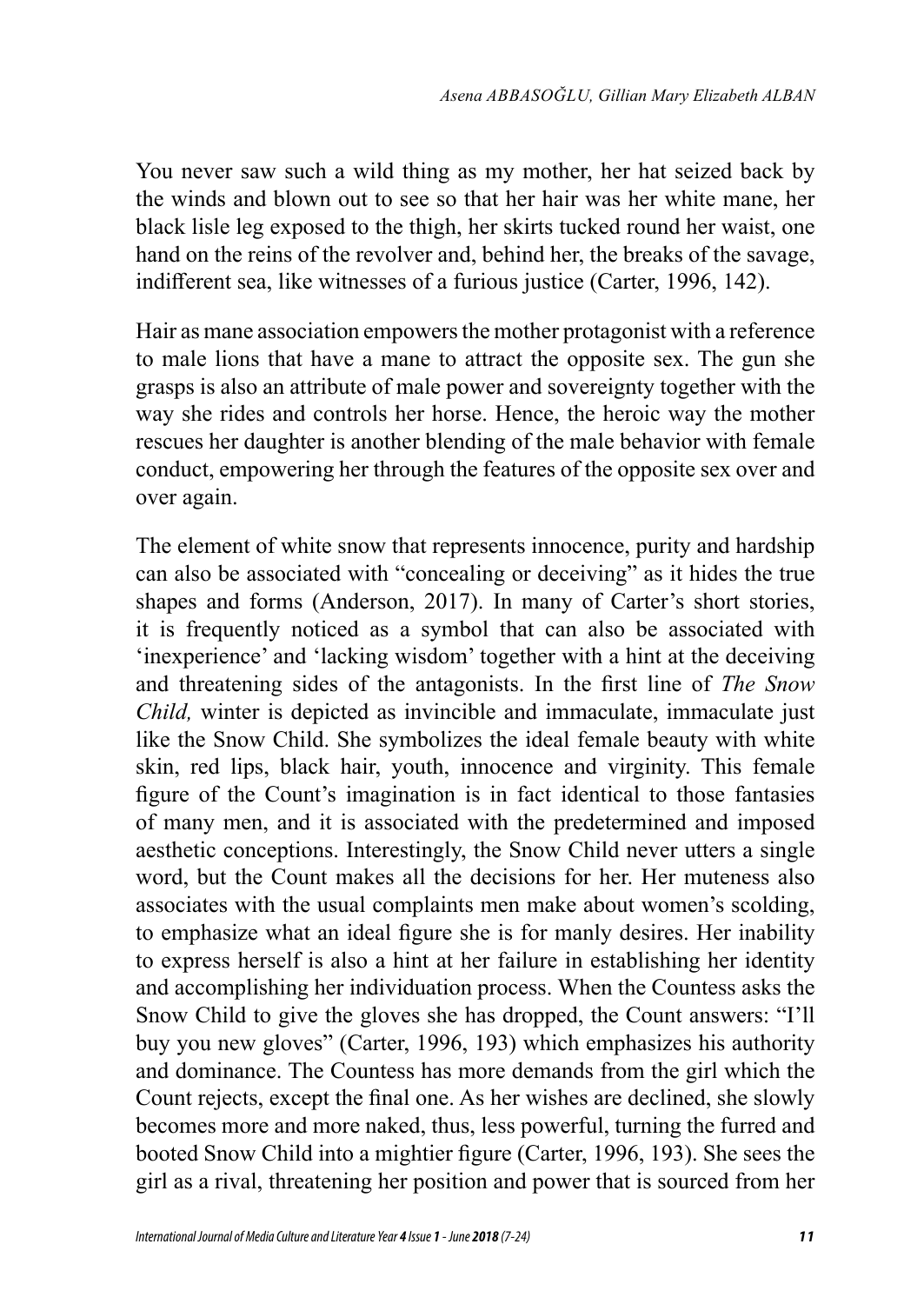husband. Thus, in order to get rid of her, she employs her intelligence and makes another demand and asks the girl to pick a rose for her which her husband does not reject this time (Carter, 1996, 193). Thus, she indeed still has an influence over her husband to some extent. When the thorn pricks her finger, the Snow Child falls and bleeds, which represents her first menstruation and thus her maturation and becoming ready for 'sexual intercourse'. The Count commits crime mainly caused by his desire to prove his power due to his extremely animalistic libidinal instincts. His determination of abusing the girl before she disappears also represents the Count's ambition and greed for the Snow Child's assets like beauty and youth and his objectification of the girl. Consequently, this crime also points out the ignominious characteristics of a male figure who even has necrophilia, as he rapes the corpse of a dead girl, objectifying her once again (Carter, 1996, 193). Being so happy that she could manage to get rid of the Snow Child, the Countess doesn't even care to see her husband raping an innocent dead girl right in front of her eyes and thus she commits a subordinate crime. We notice similar necrophilia tendency attached to the Colonel of the young soldier in *The Lady of the House of Love* (Carter, 1996, 207) and a different type to the Marquis in *The Bloody Chamber*. All of these protagonists portray the weak and abnormal sides of the antagonists and display a degraded representation of a male figure, who constantly tries to victimize women in order to gain and prove their power. Thus, Carter focuses on the strength, potency and even the supremacy of the female protagonists who overcome the issues they face due to their intelligence and despite the power of the antagonists.

The Snow Child is an unrealistic, imaginary figure who represents unreason, but on the other hand, the Countess is real and therefore represents reason. This antagonism shows similarity with the inexperienced young soldier and the much more knowledgeable Countess opposition in *The Lady of the House of Love*. Even though the Countess is mighty, her unreal portrayal illuminates the surreal qualities that deprive her of power, just as the Count in *The Snow Child* loses his power and validity by victimizing an innocent and weak young girl. "Weeping, the count got off his horse, unfastened his breeches and thrust his virile member into the dead girl" (Carter, 1996, 193). This statement also shockingly points out how passive and submissive women like the Snow Child can be victimized outrageously both by male and female conduct. Stating: "wrapped in the glittering pelts of black foxes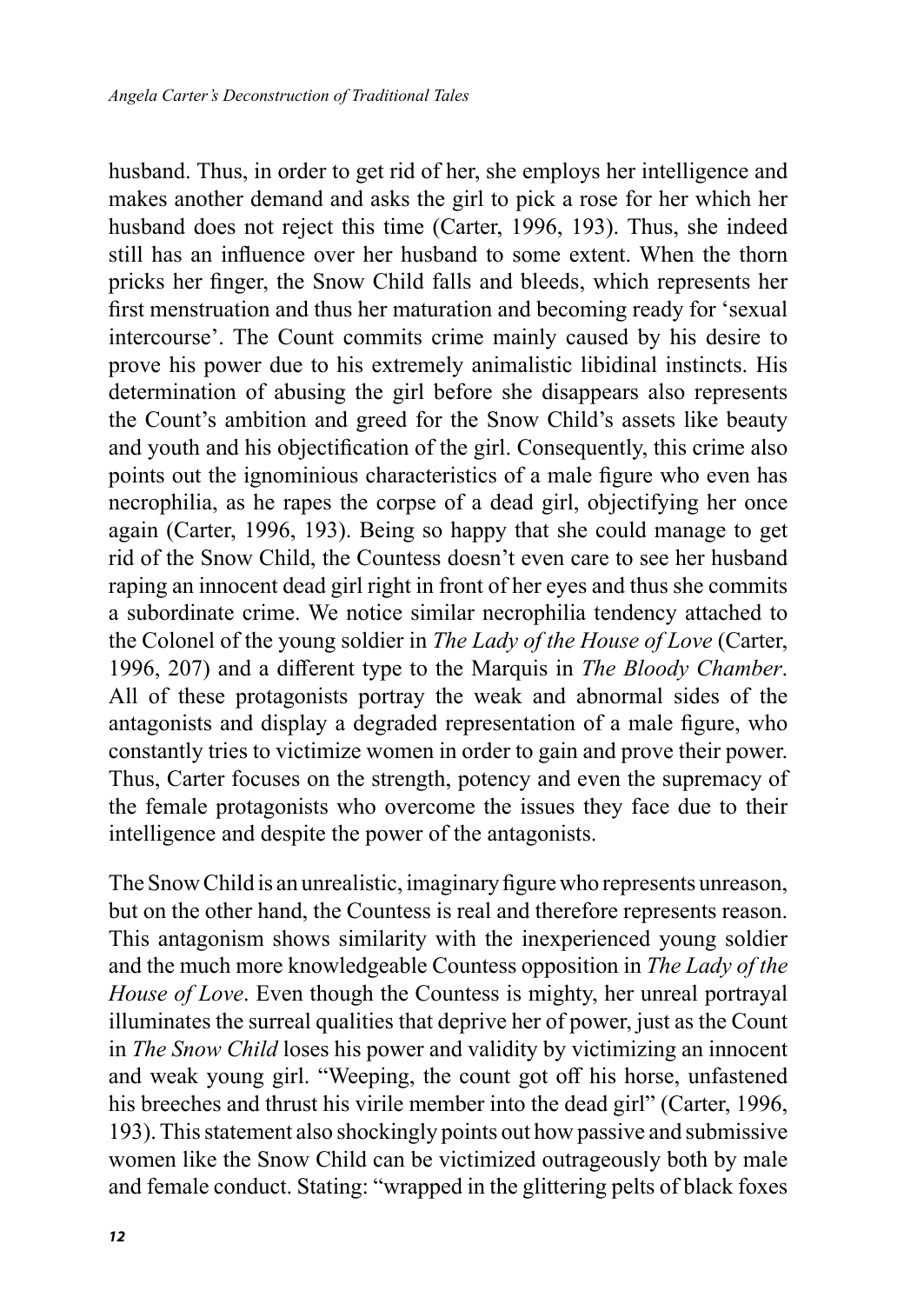…" (Carter, 1996, 193) Carter elevates the Countess by suggesting that her evil intelligence helps with her high economic standards. With her experience, she gains her power back, opposite to the Snow Child who is left all naked and inexperienced. Her pathetically immaculate state also leads the way to her annihilation in the end. Thus, another antagonism is utilized to stress the weak-strong contradiction as the 'snow and fox' symbols. Opposite to snow which refers to the innocent girl, fox is the symbol of cleverness and slyness that basically refers to the Count's wife. Thus, the victimized girl disappears leaving: "a feather a bird might have dropped; a blood stain like the trace of a fox's kill on the snow; and the rose she had pulled off the bush" (Carter, 1996, 193). The blood stain also associates with the society's destructive attitudes and fascistic behaviors leading the way to the annihilation process of the inexperienced, thus the weakest entity. After she melts away, the Countess gets her clothes back and regains her power. "With her long hand, she stroked her furs" (Carter, 1996, 193,194) indicates her ambition and determination for securing and keeping her position. She even becomes more dominant than her husband as she succeeds in disqualifying her rival, the Snow Child whom her husband longs to validate. Hence again we can witness the triumph of reason over unreason.

On the other hand, when the Countess wants to have a rose from the bushes, the Count cannot resist anymore and replies: "I can't deny you that" (Carter, 1996, 193) encouraging the Snow Child to give the rose to his wife. This very flower causes the Snow Child's death and proves her intentional victimization. On the other hand, after taking part in the victimization process of the Snow Child, the Countess also turns into a victim since she also becomes a part of the crime by ignoring the assault that her husband commits upon the innocent girl. Moreover, the flower's biting the Countess represents her sense of guilt and her feelings of sorrow for the Snow Child.

The theme 'white rose' that grows out of season in snow, is again introduced in *The Tiger's Bride,* signifying inexperience related with purity. As both snow and white rose are symbols of innocence, in many of these works, Carter points out the demand of virginity in relation with patriarchy. The Beast's echoing voice, on the other hand, shows similarity to the sonorous voice of the Countess in *The Lady of the House of Love,*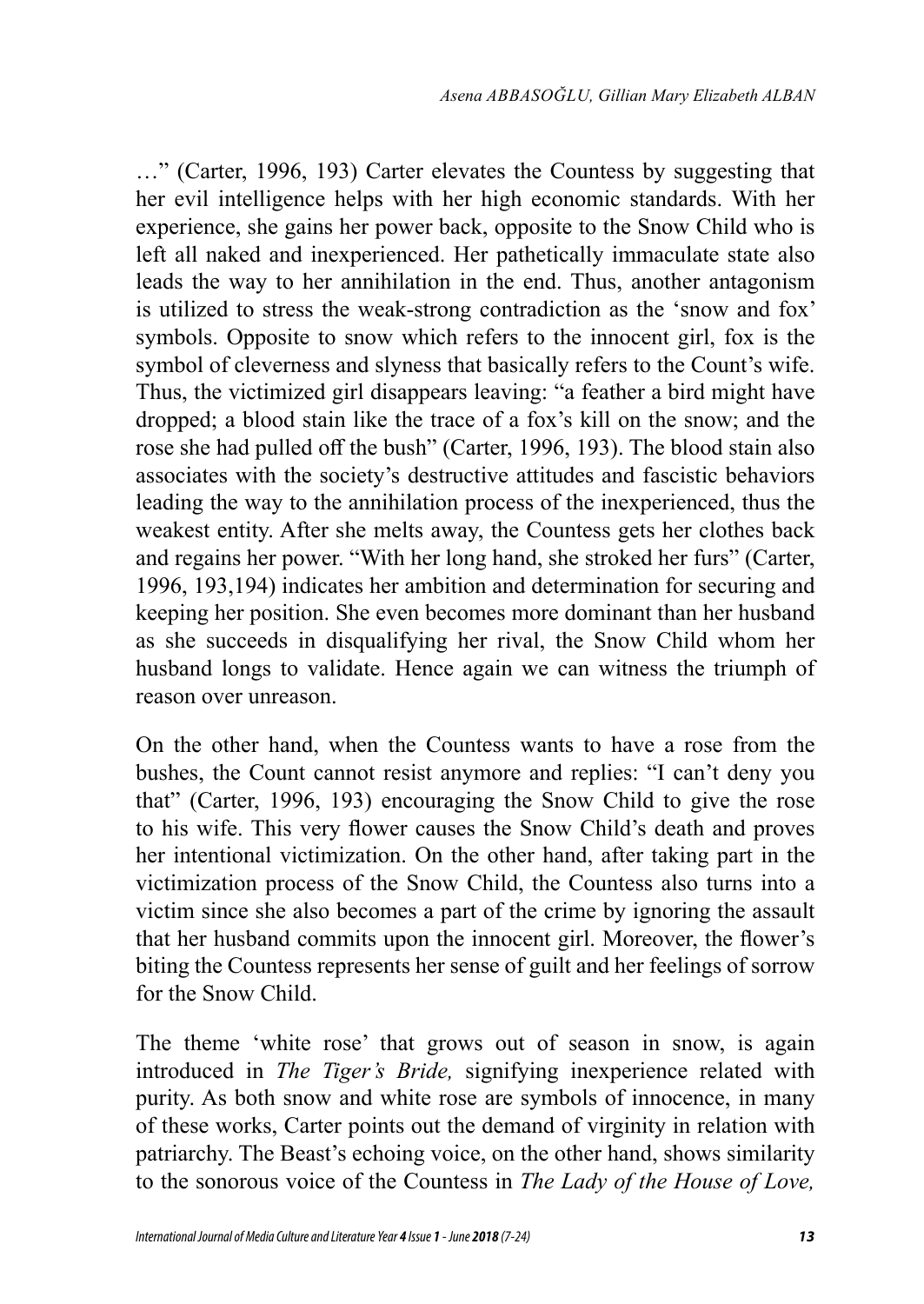hinting at the protagonists' ability in expressing themselves strongly*.* The way Carter depicts both of the protagonists is more or less identical as they both lack a natural, humanistic aspect. They all live in big, dark, castlelike houses in solitude with large gates and their own vast domains. In *The Bloody Chamber*, the Marquis is also depicted as mysterious, with waxen-like face reflecting no emotions and dark eyes lacking any spark of light, again lacking a natural and humane look. Even though he's not young, there are no wrinkles or lines of experience on his face, but just "streaks of pure silver in his dark mane" (Carter, 1996, 112) which she finds unnatural. Their mysterious features together with the threat and fear these protagonists evoke, arouse feelings of discomfort and irritation due to their uncanniness. These features are observable in almost each story of this collection as Carter prefers to employ magic realism in her works to raise concern and to increase the attention in order to convey her message more effectively.

#### **Death, Sexuality and Empowerment Through Dense Metaphors**

Flowers take an important role in these short stories. In *The Bloody Chamber*, lilies which are used in funerals symbolize the "restored innocence" of the soul after death ("Lily Flower Meaning & Symbolism | Teleflora," n.d.) and suggest death. There are lots of lilies put in the heroine's bedroom that she associates with the Marquis, white and staining and with the heroine's first sexual experience since these flowers also symbolize sexuality and eroticism as the long pistils relate with "male productivity" and the pollen is the symbol of "fertility" ("Lily Meaning and Symbolism of the Lily on Whats-Your-Sign," 2018). They also represent virtue, purity and chastity which is associated with young brides in fairy tales and the impositions of society and culture. Carter frequently gives the protagonists some hints about the enemy through certain symbols like the lily, and lets them solve their issues by employing their inner sense and intelligence. For instance, the girl has a sense of unease and anxiety when she says "A repugnance I could not stifle, for his white heavy flesh that had too much in common with the armfuls of arum lilies that filled my bedroom in great glass jars, those undertakers' lilies..." (Carter, 1996, 119). Carter points at the potential intentions of the Marquis, and she gives some clues about the upcoming threat and menace through metaphoric symbols by stating how the girl likens these flowers to the lilies of undertakers. In *The Lady of the House of Love*, red roses are depicted as: 'inducing', 'outrageous',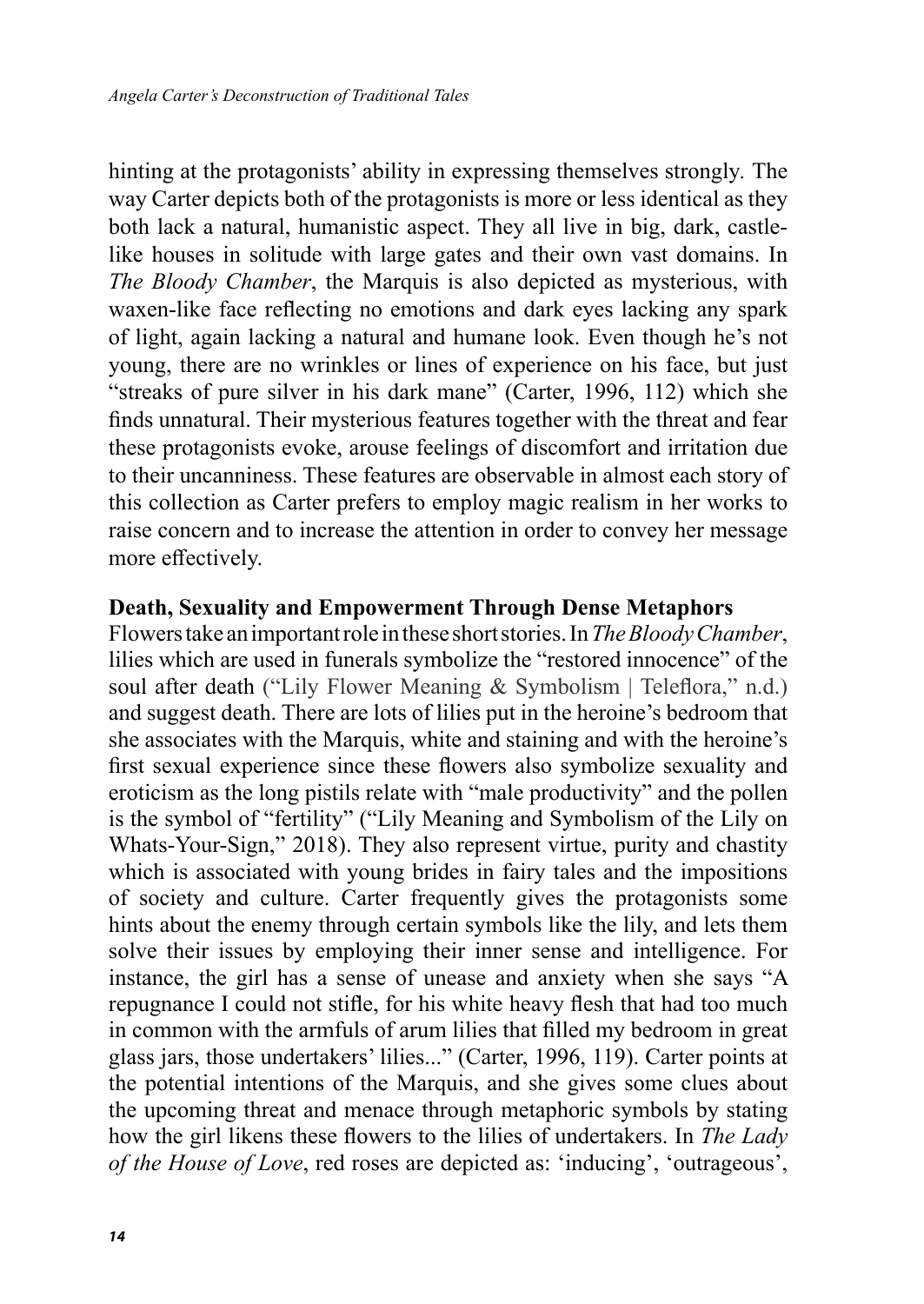'obscene in their excess', and depicted with the expression: "faintly corrupt sweetness" (Carter, 1996, 200). Thus, the flowers are associated with lust, immorality and power as they prompt libidinal compulsion. Like the heroine in *The Bloody Chamber,* the soldier has a similar sense of unease, as the setting: the garden and the mansion reminds him of his childhood memories when he and his brothers and sisters told each other ghost stories taking place in such places. Later when his bike –the symbol of reason- is taken away by the crone, and when he sees the interior of the house, his sense of unease increases. Entering the room of the Countess, he comprehends that something is wrong with her, and he decides to take her to some doctors, but as he is a reasonable man, the possibility that the house could be haunted doesn't even cross his mind. Hence, the doctor also represents logic, cure and solving the problems through reasoning.

In most of her stories Carter avoids giving names to the heroines, but employs titles like the Countess, the Marquis or sometimes simply names them after the features they have, like Beauty or the Snow Child. These titles also have a metaphoric function, serving for more evidence on the protagonists. Her purpose is to make these heroines represent women with common features in general, to encourage and support the female identity. It is also a hint at the individuation process of the heroines and their immature state before their struggles, when they lack sexual experience as well. The 'nameless identity' also associates with the fictional aspect of the protagonists who lack realistic qualities, and thus represent 'otherness'. Both in *The Bloody Chamber* and *The Tiger's Bride* the heroines are the narrators who are empowered by their dominance over the events. The heroine's mother in *The Bloody Chamber* who is likened to Medusa saves her daughter in the end and changes her dreadful destiny in a heroic way also by employing mythological reflections in her actions. Opposite to the mighty female images, we notice two weak father figures in these fairy tales, as the reasons of women's objectification. First in *The Tiger's Bride* there is the father who has lost his daughter to the Beast at cards, and second in *The Courtship of Mr. Lyon* there is another paternal figure, who had to bring his daughter to the Beast in exchange for a white rose. Hence, he loses his daughter to the Beast in return for a white rose he stole from his garden. Considering power relations, as Carter portrays two opposite parent images, one as a strong rescuer and the other as a victimizer, the empowerment of the female figure is manifested once again, elevating the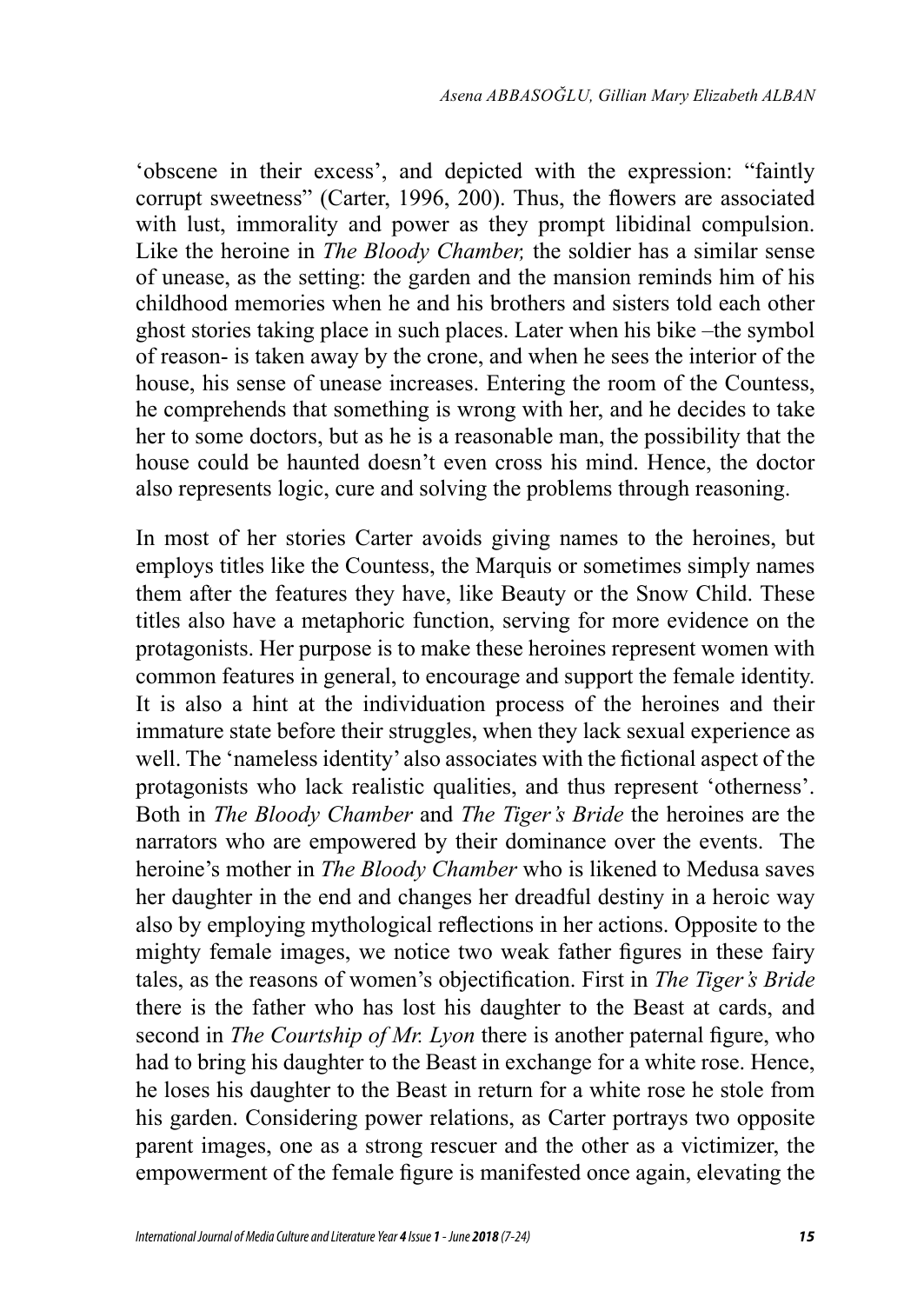young inexperienced heroine through her relation with a mighty mother. Another strong female figure is the heroine in *The Werewolf*. In order to empower her even more, the setting is portrayed as a haunted forest and is depicted in a very penetrating way as: "Cold; tempest; wild beasts in the forest" (Carter, 1996, 210). Here, we note Carter's rhetoric as stunningly overwhelming to baffle the reader by equipping the protagonists with enigmatic qualities mostly peculiar to antagonists, just as she applies eccentric depictions in her stories like: "The Devil holds picnics in the graveyards and invites the witches; then they dig up fresh corpses, and eat them" (Carter, 1996, 210). The protagonist in this tale has a high level of self-confidence together with rather masculine representation. She takes her knife and sets out to take her grandmother some oatcakes. She is not afraid by virtue of her wisdom, which is a further evidence for Carter's emphasizing the significance of reason and wisdom as we perceive from the quotation: "She knew the forest too well to fear it" (Carter, 1996, 210). On the contrary, her grandmother, a huge werewolf, with running red eyes and grizzled chops, is a fictional creature representing unreason and irrationality as the fearless young girl with her omniscience represents the power of reason and logic. Thus, there is again the triumph of reason over unreason emphasized, as in the end she lives in her grandmother's house and prospers. Similar to the young soldier's bicycle in *The Lady of the House Love* which is the symbol of reason, the horses of Milord in *The Tiger's Bride are* depicted as 'wise, with a rational restraint of energy', again the symbol of reason. Thus, we can state that just like the young soldier, Milord -even though having unreal and fictitious features- is also a reasonable character who finally accepts and even welcomes his state by unveiling his face and body to the heroine. In *The Courtship of Mr. Lyon*, the heroine talks about the long hours passed by without being aware, chatting with the Beast. She hints at his wisdom and intelligence by suggesting that he is a kind of man to whom talking is in fact a pleasure or even a privilege. It also demonstrates his influence over the heroine, proving the power of wisdom as the protagonist starts to fall in love with him. On the other hand, the newly-wed couple in *The Bloody Chamber* don't have much in common to talk over, but just the physical attraction they share. Thus, their relation is obviously superficial and unstable. Farmisano states that: "The sexual desires of Carter's male antagonists, often in some beastly form, are symbolic of the females' sexual desires. Therefore,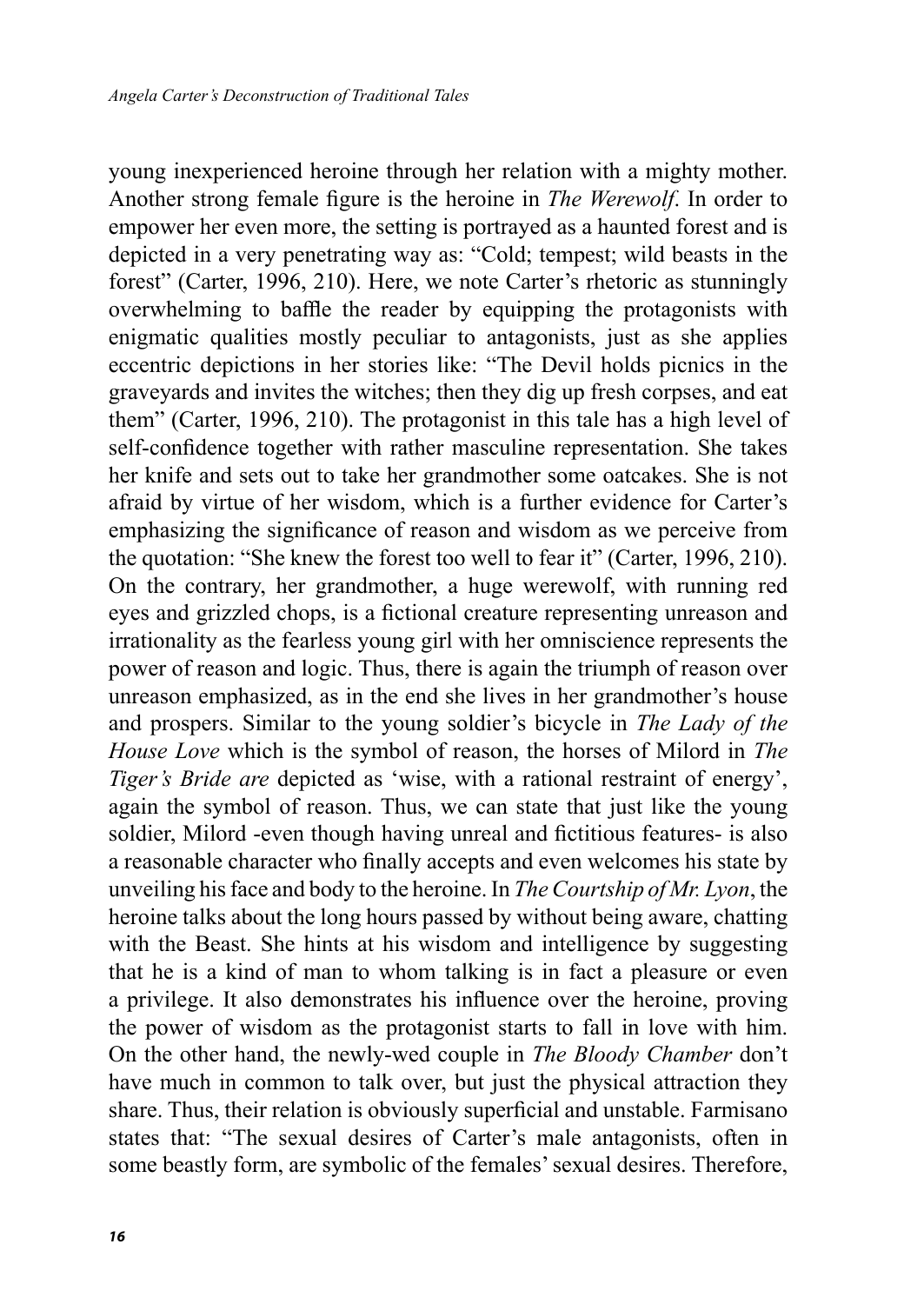when the women engage in these sexual actions, she is claiming her own desires" (Farmisano, 2010, 2). Thus Carter hints at the taboos on women's sexuality and its association with deviance when it is vocalized. She also emphasizes the necessity of expression to establish an autonomous and authentic identity, with all her attributes and dispositions.

The Marquis' bloody chamber shows similarity with the bedroom of the Countess in *The Lady of the House of Love* with its dark and gruesome features. There is a catafalque at the center and funerary urns in the corners of the Marquis' room. Both of the rooms' walls are wet, one because of the rain coming from a neglected roof and the other probably due to the moist air coming from the sea. Ironically, water symbolizes higher wisdom and the girl's wisdom comes from exploring the chamber, whereas the soldier's wisdom is sourced from an experience; a night spent in the bedroom of the countess, as the light filling the room represents illumination. Just like lilies, the red roses in the garden of the Countess promise death since they live on blood. The house of the Erl-King is similarly dark and moist like the bloody chamber since it is depicted as "a pelt of yellow lichen" and "Grass and weeds grow in the mossy roof" (Carter 1996, 187-188). Likewise, it is the place of annihilation for the victims trapped in cages. Hence, grass relates with experience and the passing time that matures individuals as the keys that reveal many secrets and offer wisdom.

# **Transformation of the Protagonists, and their Fictional and Non-Fictional Qualities**

There are certain transformations of the heroines in these fairy tales associated with their maturation attempts and individuation. The heart shaped blood stain on the forehead of the protagonist in *The Bloody Chamber* relates with her turning into a more experienced, wiser woman through the tragic realities she experiences. Thus, as she gets wiser, she also becomes stronger. Hence, the blood stain becomes the symbol of her maturation as well as her illumination. Giving music lessons, she also becomes a productive and authentic woman and saves herself from objectification. Her earlier portrayal, on the arm of the Marquis, wearing the jewelry and clothes sponsored by her future husband, disempowers and deprives her of freedom and her identity. Her life after marriage turns her into a more passive and submissive, unproductive figure. At the beginning of the tale, having no purpose or plans for the future, the heroine in fact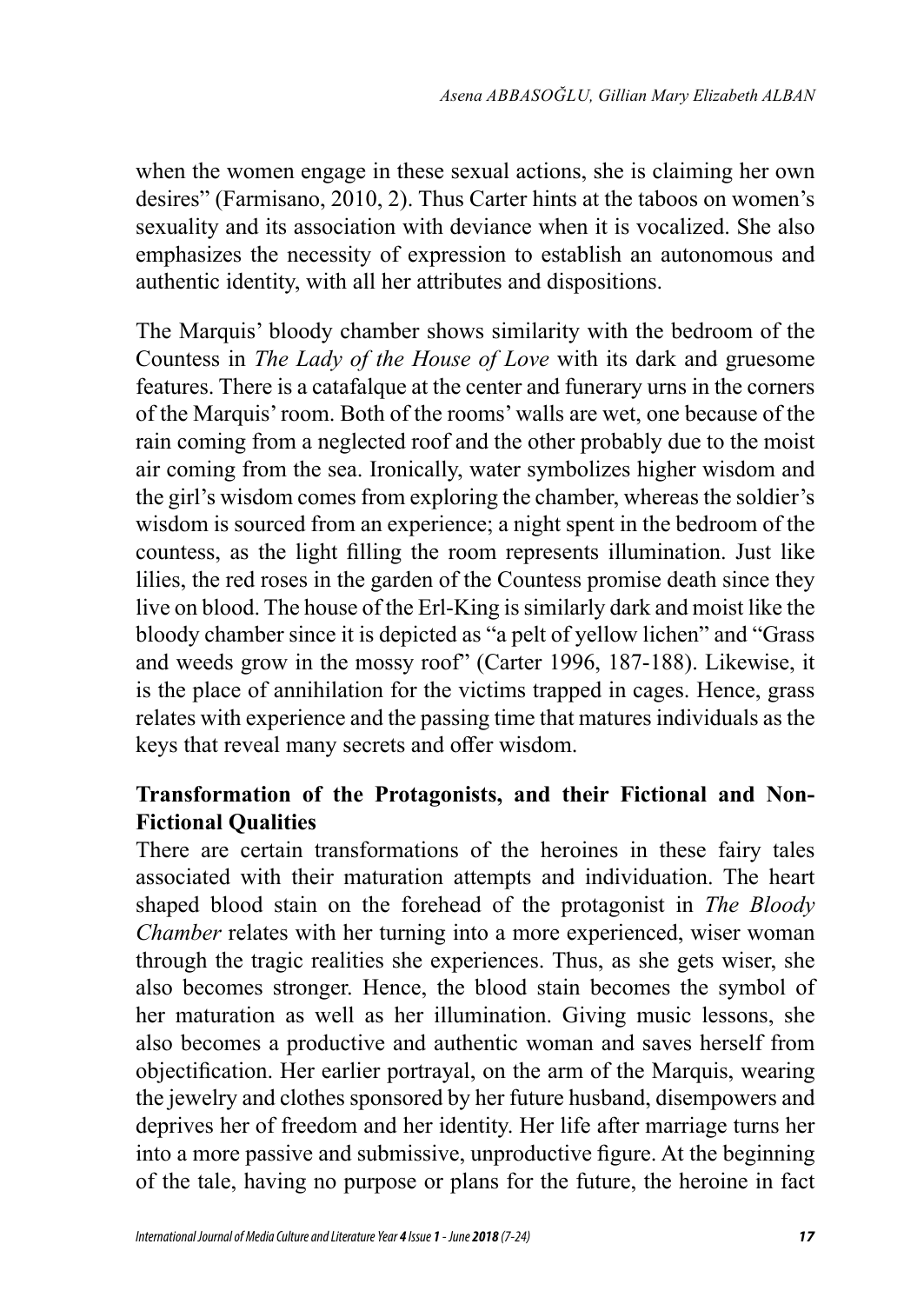rejects life and refuses to take an existentialist stance on the issues implied in the narration. She even denies taking responsibility for the results of her actions, but later, with experience, illumination, and the assistance of her mother, she manages to grip life. Moreover, just being a wife turns her into an ordinary, dependent and inauthentic female persona. Her searching for the truth and discovering the real identity of her dangerous husband through the bloody chamber makes her wiser, just like the girl in *The Werewolf* who also discovers the truth about her grandmother before she gains more wisdom. Moreover, it is also the narrator protagonist telling *The Erl-King* who is empowered by discovering the Erl-King's intentions through reasoning to overcome her desires. In both *The Bloody Chamber* and *The Erl King*, there are stains left from the experiences of the protagonists, one in the shape of a red heart on the forehead and the other a crimson imprint of a bite on the throat, functioning as symbols of maturation and experience. In both of these tales, the heroines have to overcome their libidinal drives to defend themselves and defeat the enemy. Thus, their individuation is also accomplished as a consequence of their struggles within themselves. In these deconstructed tales, the heroines have contradictory feelings about the heroes. In *The Bloody Chamber*, the heroine is attracted and disgusted by her husband, whereas the Erl-King consoles and devastates the heroine at the same time. And in *The Lady of the House of Love*, the young soldier is both attracted by the Countess and repelled by her whorelike mouth. These oppositions re-emphasize the reason-unreason conflict, indicating that instinctual urges may lead to annihilation unless logic and reasoning are not employed. In these fairy tales, the protagonists feel that there's something wrong, something deceptive about the characters they are facing, who from time to time give obscure clues about their intentions. When the Erl-King likens the protagonist to a skinned rabbit (Carter 1996, 190), or as the Marquis decorates their bedroom with an excessive number of lilies that reminds funerals (Carter, 1996, 118), the mysterious and evil side of these characters are revealed. Moreover, as the Marquis gives the heroine a choker of rubies as a wedding present that once belonged to his grandmother who escaped from the guillotine, his destructive intentions are connoted once again (Carter, 1996, 115). On the other hand, in *The Lady of the House of Love*, the Countess reveals her purpose by suggesting: "You have such a fine throat, like a column of marble" (Carter, 1996, 204). She even confesses her real identity by declaring that she is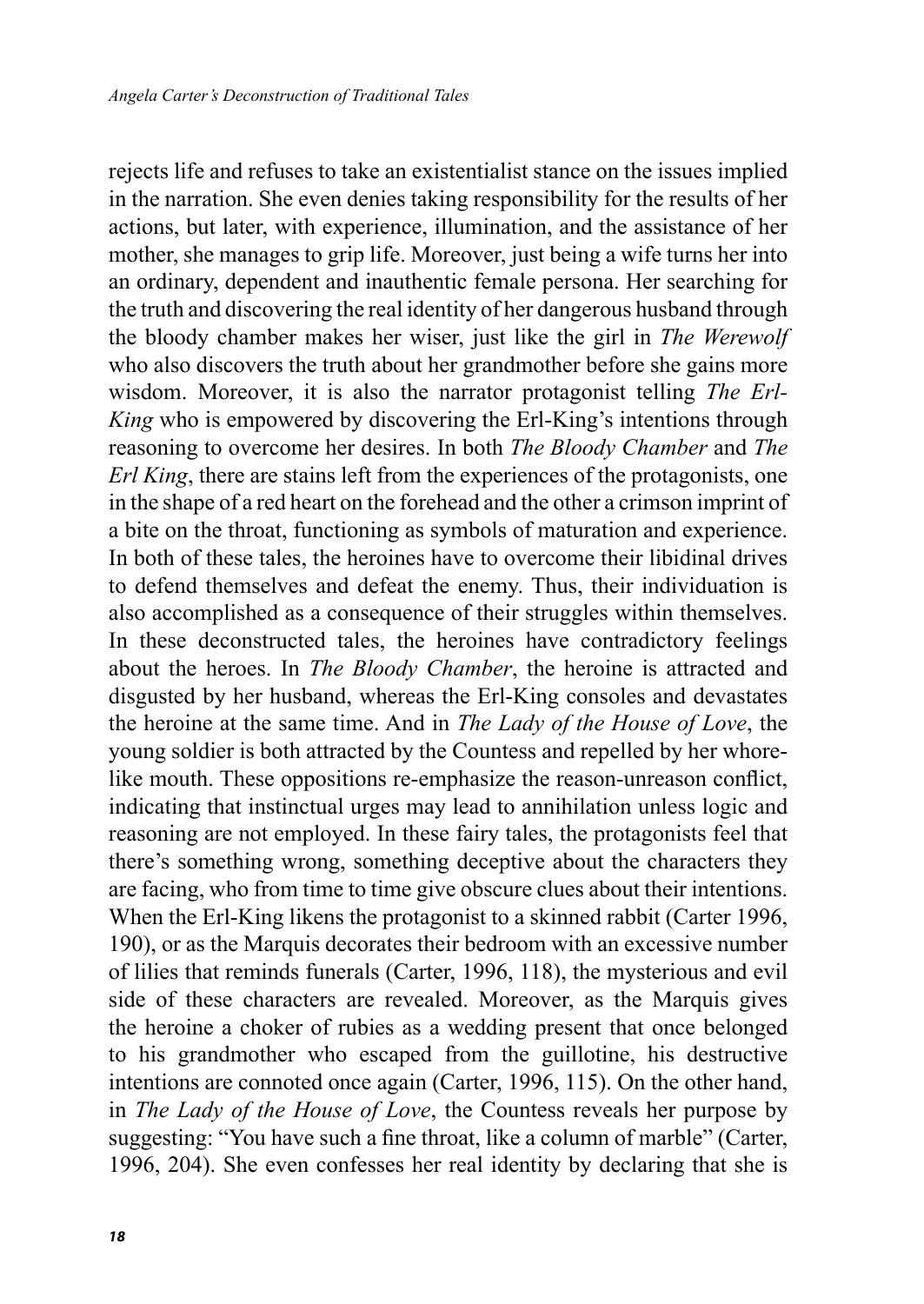condemned to solitude and darkness (Carter, 1996, 204). Beside the hero's enlightenment, there is also the illumination of the Countess as she sees her own blood for the first time with "awed fascination" (Carter, 1996, 207). The blood represents her confrontation with her own identity for the first time. It is in fact a hint at her becoming aware of her authentic self, free from the reflections of her ancestors and the influential maternal figure whose wedding gown she cannot take off as she keeps on wearing the dark glasses. Hence, the dark glasses are broken due to her contact with the young soldier and her exploring her identity. Briefly, the Countess's confrontation and interaction with reason leads to her transformation.

Like the protagonist in the Werewolf, the Erl-King also knows a lot about the forest and thus, represents experience and wisdom. He is very successful in doing the household chores, thus is blended with some female characteristics that empower his dominant character even more. Hence, here we see the opposite of 'female empowerment through male features' since Carter prefers to present female representation this time through a male character. These female qualities don't make the Erl-King look weak, on the contrary they empower him. His wisdom is reemphasized in the way he is depicted as an omniscient figure as well, knowing every detail about the forest with his ability in ruling the animals of the forest which also illuminates his authority. His wisdom is the source of his freedom and independence only in the woods, but on the contrary, he looks like a prisoner trapped in that forest, as Carter suggests: "His eyes are quite green, as if from too much looking at the wood" (Carter, 1996, 187). So, as the Countess in *The Lady of the House of Love* captures the bird that reminded her of how hopelessly she is trapped in that half-dead body, the Erl-King also captures girls after turning them into birds and puts them in cages- which probably reminds him of his own imprisonment in the forest. He feeds them, looks after them well, but still they are trapped and captured. Their imprisonment also represents patriarchal society, its norms and women's traditional place as being confined in the boundaries of their homes, turned into home-bound creatures. Just as the Erl-King rules all the animals in the forest, he establishes his absolute sovereignty over the girls fascistically. It is also ironically emphasized that traditional marriage deprives women of their freedom, making them lose their ability to make decisions about their own lives, which are controlled by their husbands. Carter depicts women's state in a relationship or marriage as: "Your green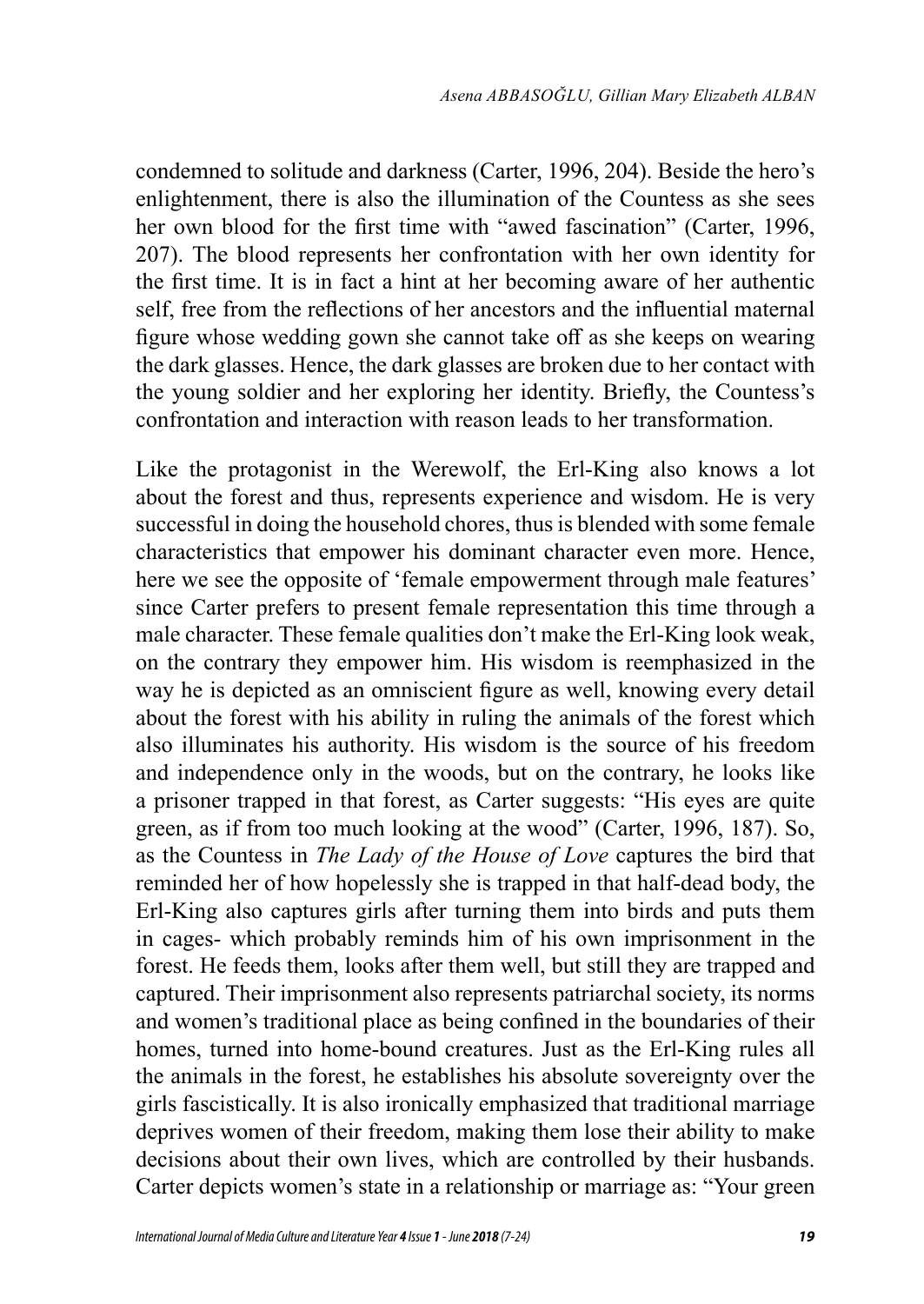eye is a reducing chamber. If I look into it long enough, I will become as small as my own reflection, I will diminish to a point and vanish. I will be drawn into that black whirlpool and be consumed by you" (Carter, 1996, 191). She reflects women's objectification and how she is consumed until she has no authentic identity, likening them to a cageful of birds becoming similar to each other.

At the end of *The Erl-King*, the first person narrative turns into a dialogue as if the narrator refers directly to the Erl-King, before she saves herself from becoming one of the victims. Through her dialogue with the antagonist, she becomes more powerful and vocal towards him as she expresses herself freely and without limitations. Then there is again a shift, but to third person narrative this time, in order to obtain two different subjective narrations and thus reflecting an objective point of view. The bow plays discordant music on the violin, the strings of which is replaced with the hair from the Erl-King's mane, that cries out "Mother, mother you have murdered me" (Carter, 1996, 192). Even though this engrossing statement promises an extremely interesting end, it functions as the closing of the story as existentialism, as it is the narrator's reasoning and desire to live that saves her in the end. It can also be associated with a baby that restricts the woman due to her predetermined function as a 'homemaker' and her main traditional role as the 'angel in the house' by the social order. Moreover, it can also be interpreted through Jung's anima-animus theory which relates with The Erl-King and the narrator's being two counterparts of the same identity. While the female component represents the more emotional and sentimental side, the male constituent relates with the more logical and reasoning phase. The identity is stronger when both of the counterparts work in harmony. Thus, the female component murders her male side, keeping the necessary qualities like reason, logic and determination to take action, to empower herself and other 'anima's or 'female qualities' in the cage.

As Anny Crunelle-Vanrigh suggests, there is the issue of "Otherness and difference" (Crunelle-Vanrigh, 1998) in all of these tales in *The Bloody Chamber and Other Stories* which is also a reference to the female gender that has been ignored or identified with 'otherness' throughout the centuries. There are also physical transformations of the protagonists, some turn into beasts like creatures, whereas some become more human. In *The Tiger's*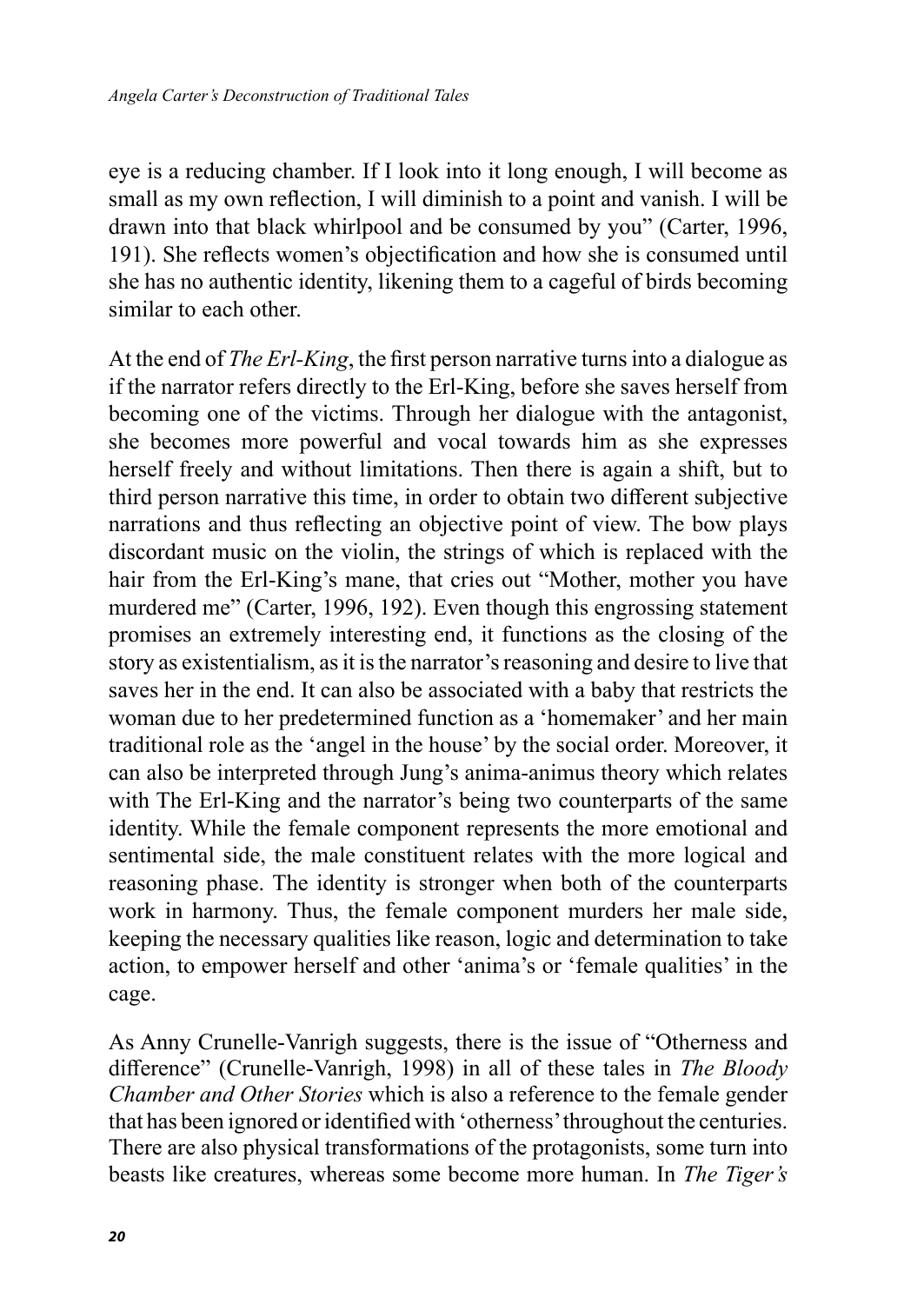*Bride*, Milord denies his identity and tries to be a human instead. On the other hand, the heroine turns into a beast after having a sexual intercourse with Milord, and is empowered by installing animalistic and authentic characteristics in herself together with experience.

Robin Ann Sheets states that to Carter, myths are the "extraordinary lies" produced in the human mind to deprive people of their freedom (Seago, 1999,77). She thinks of the history of literature as a wide field where traditional deceits are connected or based upon one another where language becomes the means for creating a culture and establishing authority (Seago, 1999, 78). She also suggests that Carter defends Sade because he treats all sexual reality as a political reality and because he thinks that just like men, women also have the right to have sexual intercourse violently and tyrannously. Thus, even though we basically notice the heroines' libidinal needs and behaviors as more commonly male representations, they in fact function to prove the peculiarity of these tendencies to both genders. We even notice masochistic inclinations blended in some of the characters in Carter's tales (Crunelle-Vanrigh, 1998) that associate them with more realistic attributes, apart from perfectionist representations, as where the heroine in *The Bloody Chamber* states: "I heard those voluptuous chords that carry a charge of deathly passion" or when she suggests that she has seen a look in his eyes like "a connoisseur inspecting horseflesh" (Carter, 1996, 115), or a housewife inspecting cuts on the slab, she feels the lust in him and this evokes her desires because she says that "she feels a potentiality for corruption" (Carter, 1996, 115) even though he is "deliberately coarse, vulgar" (Carter, 1996, 118). The Beast in *The Courtship of Mr. Lyon* also acts in a masochistic way, representing an imperfect but realistic identity, since after the heroine leaves him he can't eat anything and suffers from her absence so much that he almost dies. Considering the myth that associates virginity with innocence, Melinda Fowl tries to support her interpretation that the Countess gains her sexual maturity after she is used by a man, by pointing at the article of Patricia Duncan: *Re-imagining the fairy tales: Angela Carter's Bloody Chamber*. Regarding Duncan's article as a reference, Fowl states that the blood stain on the heroine's forehead represents the symbolic breaking of her hymen i.e. virginity. She adds that according to Duncan there is the pornographic cliché of 'sex and death' (Fowl, 1990, 78) which also relates with the end of inexperience and the emergence of a new, wiser identity. Thus, even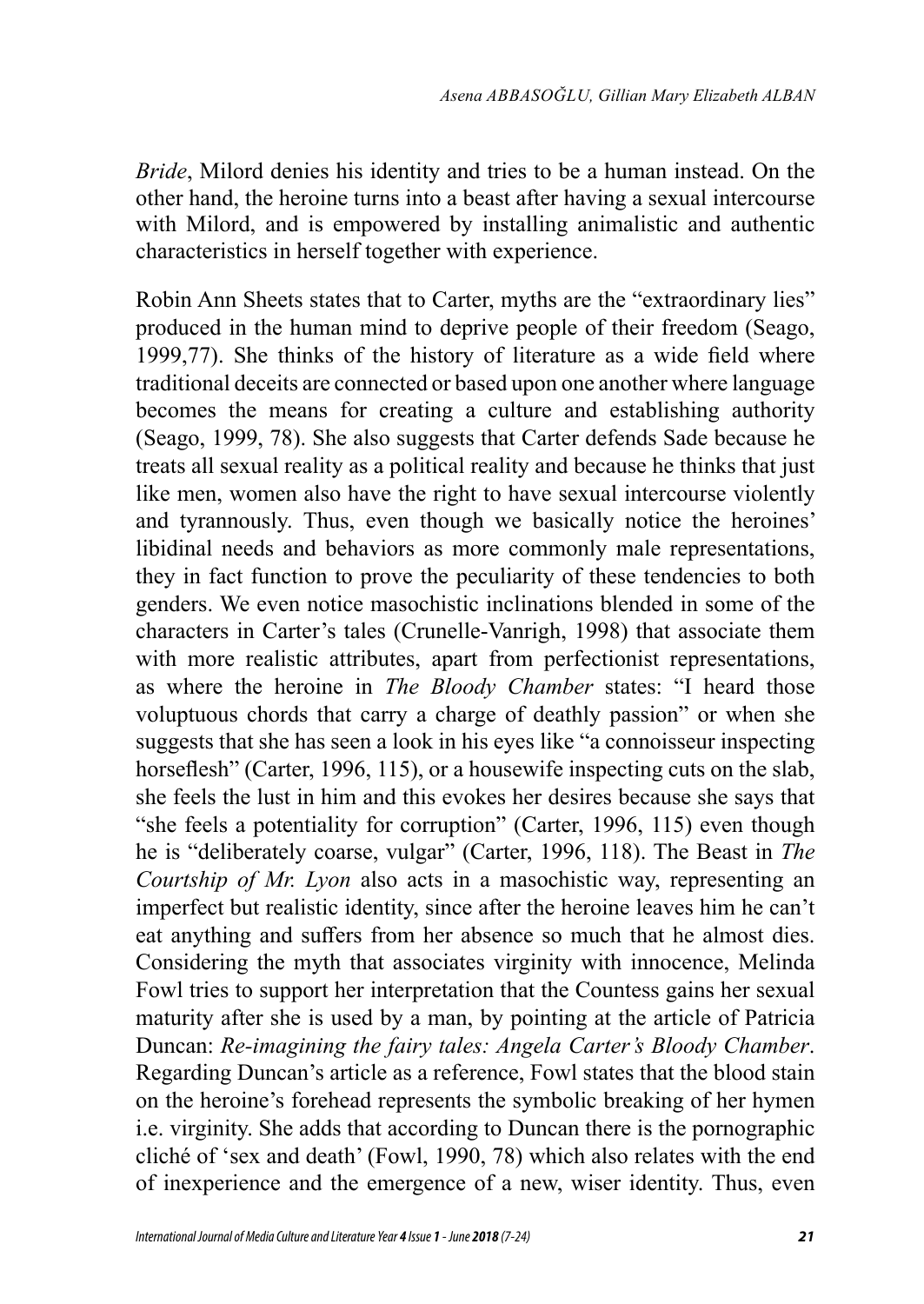though the protagonists in these tales sense the threat they are about to face, as their transformation depends on the problematic developments, they do not withhold themselves from contributing to the dramatic and even macabre events.

One of the most significant symbol of expression and thus the manifestation of identity is one's own voice as it involves originality and distinguishes the individual from others. We can note various descriptions of voices belonging to the protagonists in these tales; 'sonorous or resonant voice' in *The Lady of the House of Love* depicting the voice of Countess, or "The voice that seemed to issue from a cave full of echoes" in *The Courtship of Mr. Lyon*, in *The Bloody Chamber* belonging to the Marquis, there is the voice 'like soft consolations of the sea and in *The Tiger's Bride,* Milord's voice emphasizes the abnormality of his roaring-like speech, and the illusiveness of his character. But on the other hand, even though Milord's face is hidden under a mask, it reflects more of himself than the Marquis' unveiled face can. Despite his unrealistic voice, Milord is able to transfer his emotions more like a human than the Marquis is capable of in *The Bloody Chamber*. Hence, Carter points out that it is their emotions and behavior that transfigure entities into human beings, together with their wisdom, experience and reasoning. Merely logic, reasoning and rationality on the other hand, are not sufficient to turn a being into a human creature.

#### **Conclusion**

Angela Carter's *The Bloody Chamber and Other Short Stories* in *Burning Your Boats* and her creative writing style, exhibit the potential power of women when they portray an authentic identity, employing their reason and determination in their actions. Carter's protagonists who struggle for their lives despite their inexperience reveal how Carter elevates the female identity and how she encourages women to rise up and struggle for their rights and for their dreams. Furnishing her stories with existentialist concerns, Carter tries to influence women to survive in male-dominant milieu by employing their intelligence and manifesting their identity to overcome segregation and limitation. She tries to alter the stereotypical female roles and supports women to become dominant, leading characters, sometimes even a warrior instead of being passive and submissive. As a writer with a witty feminist style, she frequently stresses the terms 'wisdom', and 'reason' in her prose to emphasize the importance of intelligence. She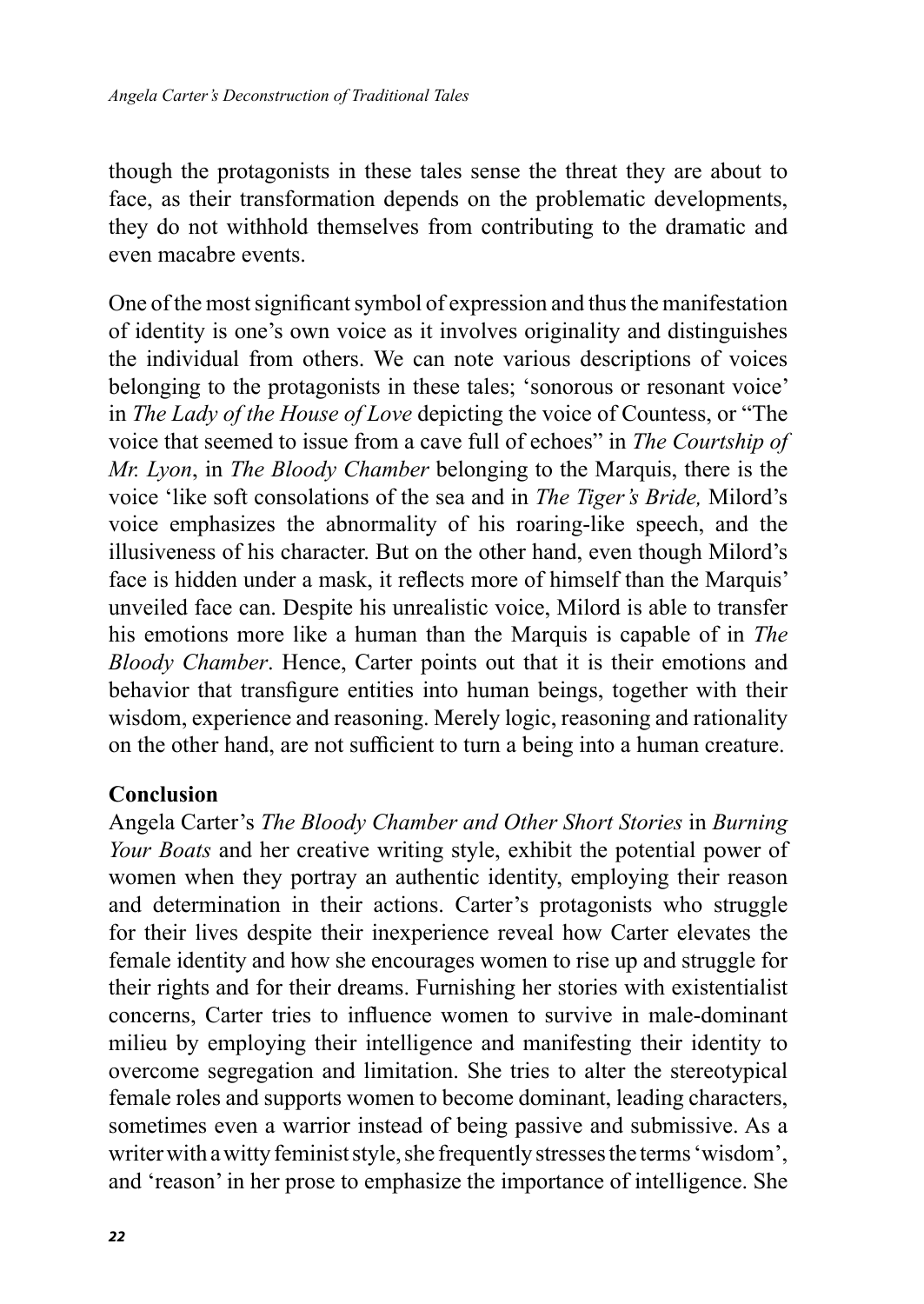attempts to influence women to break their chains and gain the position they deserve in the social order and in their own lives. Carter's stories are also concerned to draw attention to the victimization and objectification of women, but with a more positive perspective to outline them as individuals who are capable of making their own choices and decisions in order to change their doom.

#### **References**

*Anderson, M. (2017, December 25). What is the symbolic meaning of snow in literature? - Quora. Retrieved from https://www.quora.com/What-isthe-symbolic-meaning-of-snow-in-literature. Web. Accessed 12.05.2018.*

*Brooke, P. (2004). Lyons and Tigers and Wolves - Oh My! Revisionary Fairy Tales in the Work of Angela Carter. Critical Survey, 16(1). doi:10.3167/001115704783473513 http://www.jstor.org/stable/41557251. Web. Accessed 17 May 2014.*

*Carter, A. (1996).* Burning Your Boats: The Collected short Stories*. New York: H. Holt and Co. Print.*

*Crunelle-Vanrigh, A. (1998). The Logic of the Same and Différance: 'The Courtship of Mr Lyon'. JSTOR, 86(1), 116-132. doi:10.7227/ce.86.1.2. http://www.jstor.org/stable/41388485 Web. Accessed 17 May 2014.*

*Farmisanao, T. M. (2010). Evolving Feminism: Angela Carter and 'Glam Rock' Feminism. Retrieved from https://www2.stetson.edu/library/green/ wp-content/uploads/2014/01/prize\_2010Formisano.pdf. Web. Accessed 17.05.2014.*

*Fowl,M.G. (1990). Angela Carter's The Bloody Chamber Revisited.Critical Survey, 3(1), 71-79. Retrieved from http://www.jstor.org/stable/41555556. Web. Accessed 17.05.2014.*

*Lily Flower Meaning & Symbolism | Teleflora. (n.d.). Retrieved from https:// www.teleflora.com/meaning-of-flowers/lily.Web. Accessed 29.04.2018*